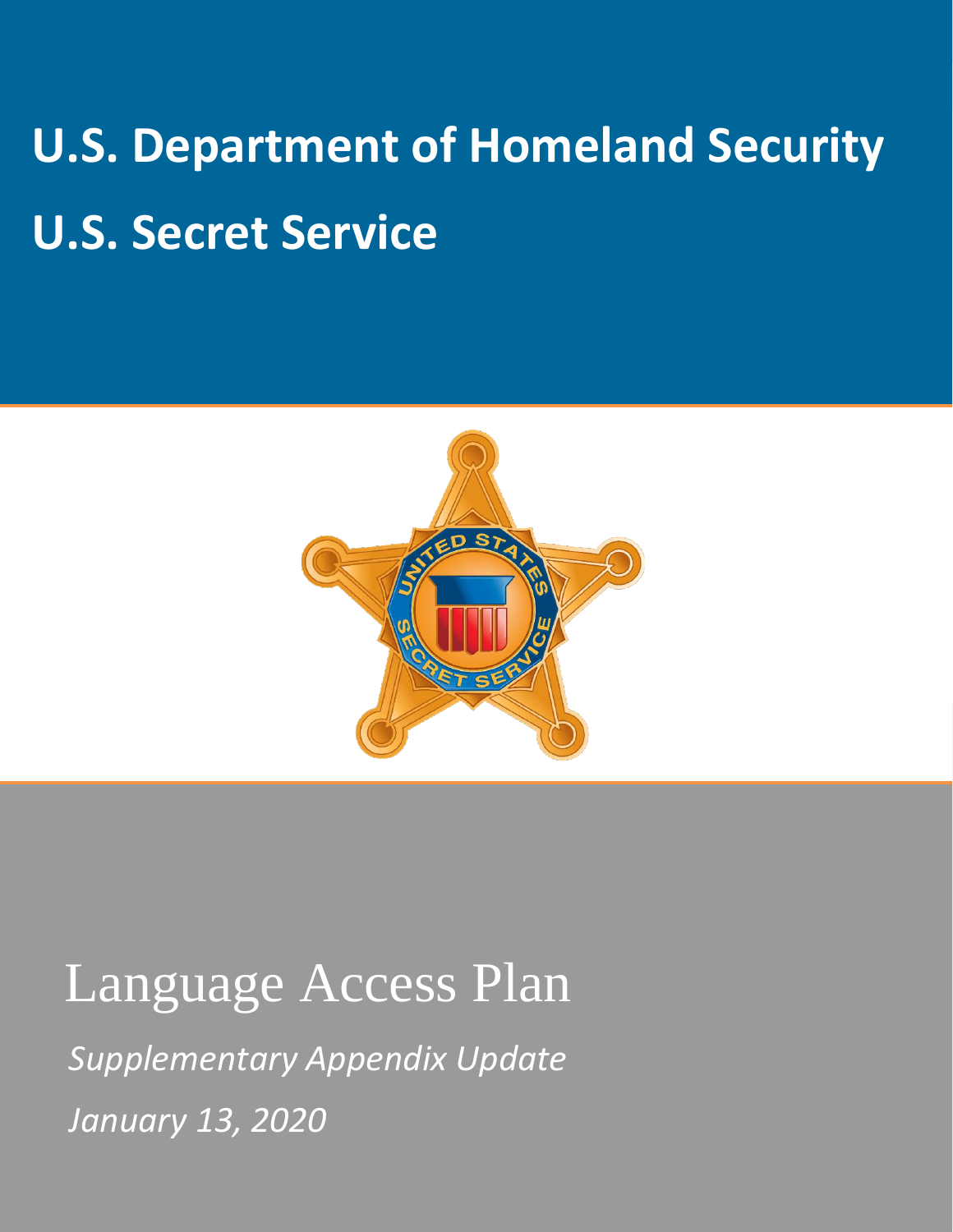## **Table of Contents**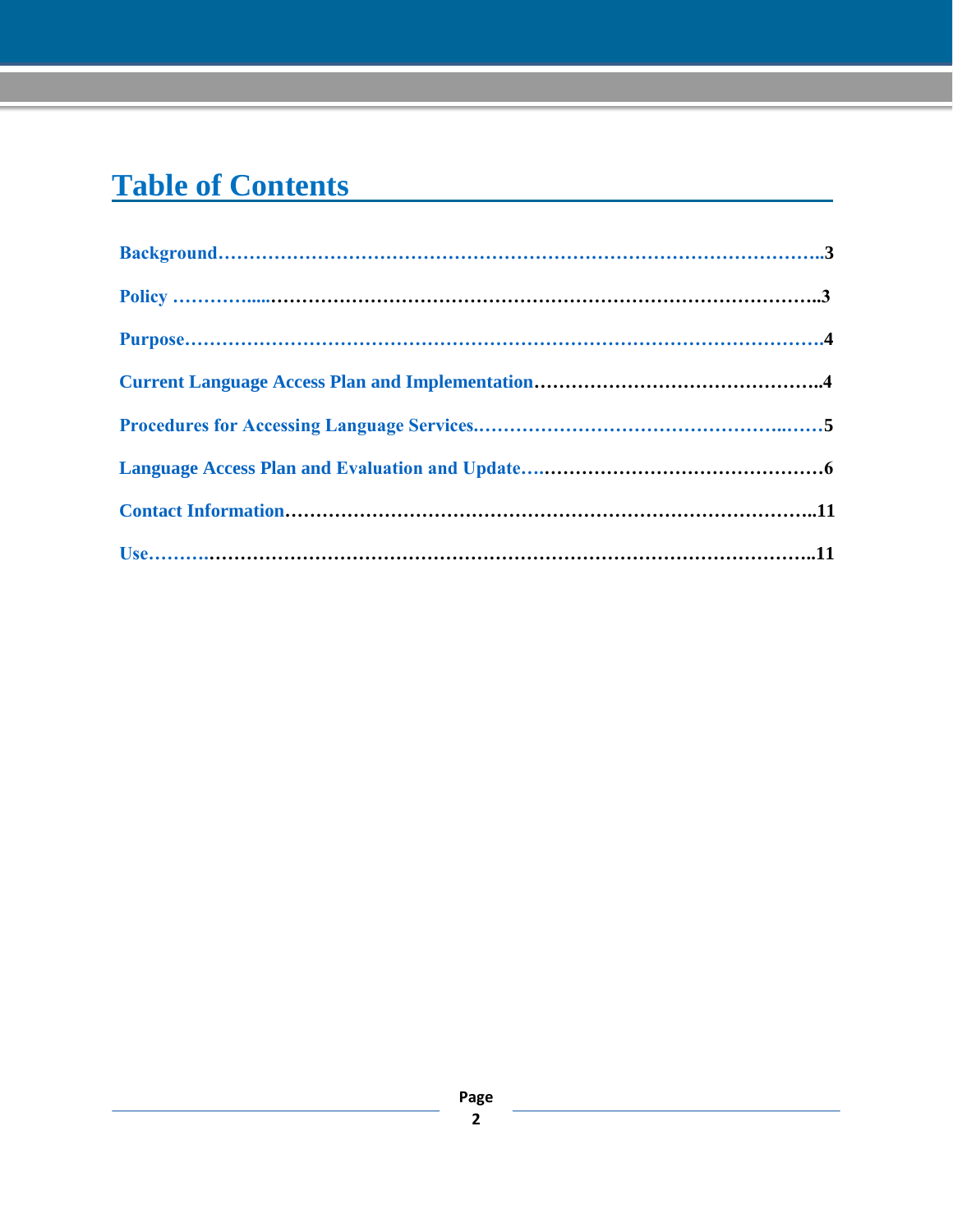## <span id="page-2-0"></span>**Background**

On August 11, 2000, President Clinton signed Executive Order 13166, *"Improving Access to Services for Persons with Limited English Proficiency"* (EO 13166), stating that people with limited English proficiency (LEP) should have meaningful access to federally conducted and funded programs and activities.

**\_\_\_\_\_\_**

EO 13166 requires all Federal agencies to examine the services they provide, identify any need to provide these services to those with LEP, and develop and implement a system to provide those services so said people can have meaningful access to them. Agencies are expected to facilitate meaningful access consistent with the fundamental mission of the agency without unduly burdening the agency. EO 13166 requires, among other things, that each Federal department and agency "examine the services it provides and develop and implement a system by which LEP persons can meaningfully access those services consistent with, and without unduly burdening the fundamental mission of the agency." The EO also requires that Federal agencies work to ensure that recipients of Federal financial assistance provide meaningful access to all applicants and beneficiaries with LEP.

To assist Federal agencies in carrying out these responsibilities, the U.S. Department of Justice (DOJ) issued a Policy Guidance Document, *"Enforcement of Title VI of the Civil Rights Act of 1964* - *National Origin Discrimination against Persons with Limited English Proficiency"* (LEP Guidance). Pursuant to EO 13166, the LEP Guidance on meaningful access to people with LEP applies to the programs of Federal agencies. This LEP Guidance sets forth the compliance standards that agencies must follow to ensure that their programs and activities, normally provided in English, are accessible to LEP persons and do not discriminate on the basis of national origin.

To ensure compliance with EO 13166, the Department of Homeland Security (DHS) issued its Language Access Plan in February 2012. The DHS plan's purpose is to fulfill EO 13166's requirements, thereby improving access to Federal programs and activities by persons who are limited in their English proficiency.

## <span id="page-2-1"></span>**Policy**

Consistent with EO 13166 and the DHS policy on language access, the Secret Service has, and will continue to, take reasonable steps to facilitate access to information and interactions with individuals with LEP. To accomplish this, the Secret Service identifies and translates crucial documents into the most frequently encountered languages, provides interpretive services where appropriate, educates personnel about language access responsibilities, and informs employees on how to utilize available language access resources. The Secret Service monitors

**\_\_\_\_\_\_\_\_\_\_\_\_\_**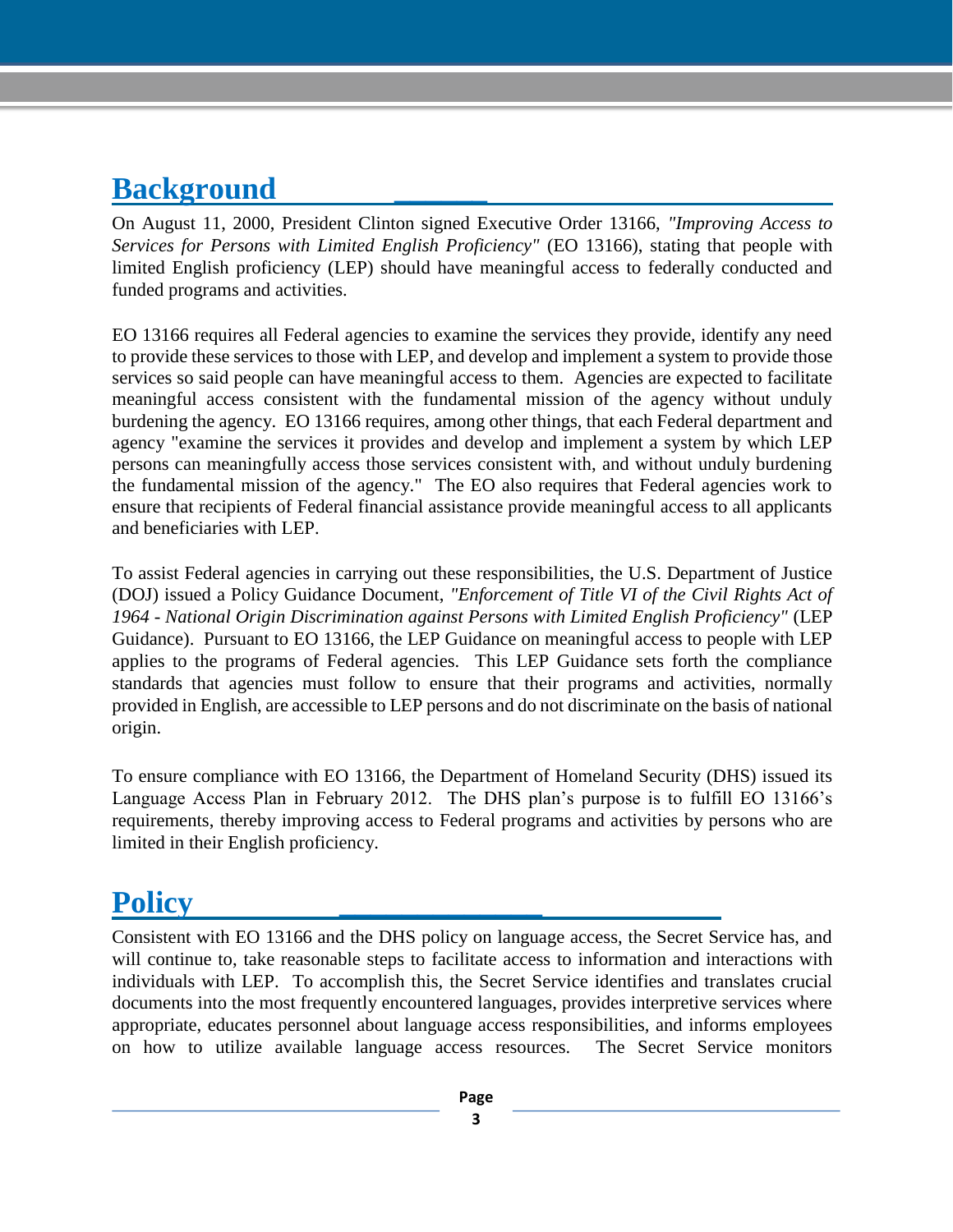implementation of the plan to ensure compliance with EO 13166, regarding meaningful language access for LEP communities.

## <span id="page-3-0"></span>**Purpose**

The Secret Service LAP's is to implement EO 13166. EO 13166 requires, among other things, that each Federal department and agency "examine the services it provides and develop and implement a system by which LEP persons can meaningfully access those services consistent with, and without unduly burdening the fundamental mission of the agency."

The LAP explains the implementation plan for federally conducted programs and activities. It provides guidance on how the Secret Service can assess the need for LEP services. It outlines efforts already underway throughout the Secret Service to provide service to individuals with LEP. In addition to describing the Secret Service's current language access activities, the LAP includes steps to improve and increase language services for individuals with LEP in operations, services, activities, and programs across the Secret Service.

This supplementary appendix provides updates to the Secret Service LAP that was issued in October of 2015 and published on the Department of Homeland's Security (DHS) language access resources webpage at [www.dhs.gov/language-access.](http://www.dhs.gov/language-access) This update details the Secret Service's ongoing language access programs and initiatives in accordance with EO 13166. The Secret Service will periodically evaluate and update language access plans, policies, and procedures to ensure that Secret Service's language access programs are effective and comply with EO 13166.

## <span id="page-3-1"></span>**Current Language Access Plan and Implementation**

#### **Current Language Activities**

The Secret Service has significant and meaningful mechanisms in place to provide to the LEP population. The following are examples of ongoing activities within Secret Service which facilitate Secret Service personnel being able to provide meaningful access for individuals with LEP.

#### **Foreign Language Proficiency**

The Secret Service has the following agency-wide foreign language initiatives:

 Foreign language training in 31 different languages is available to employees with the approval of their immediate supervisor. This training is delivered through user licenses for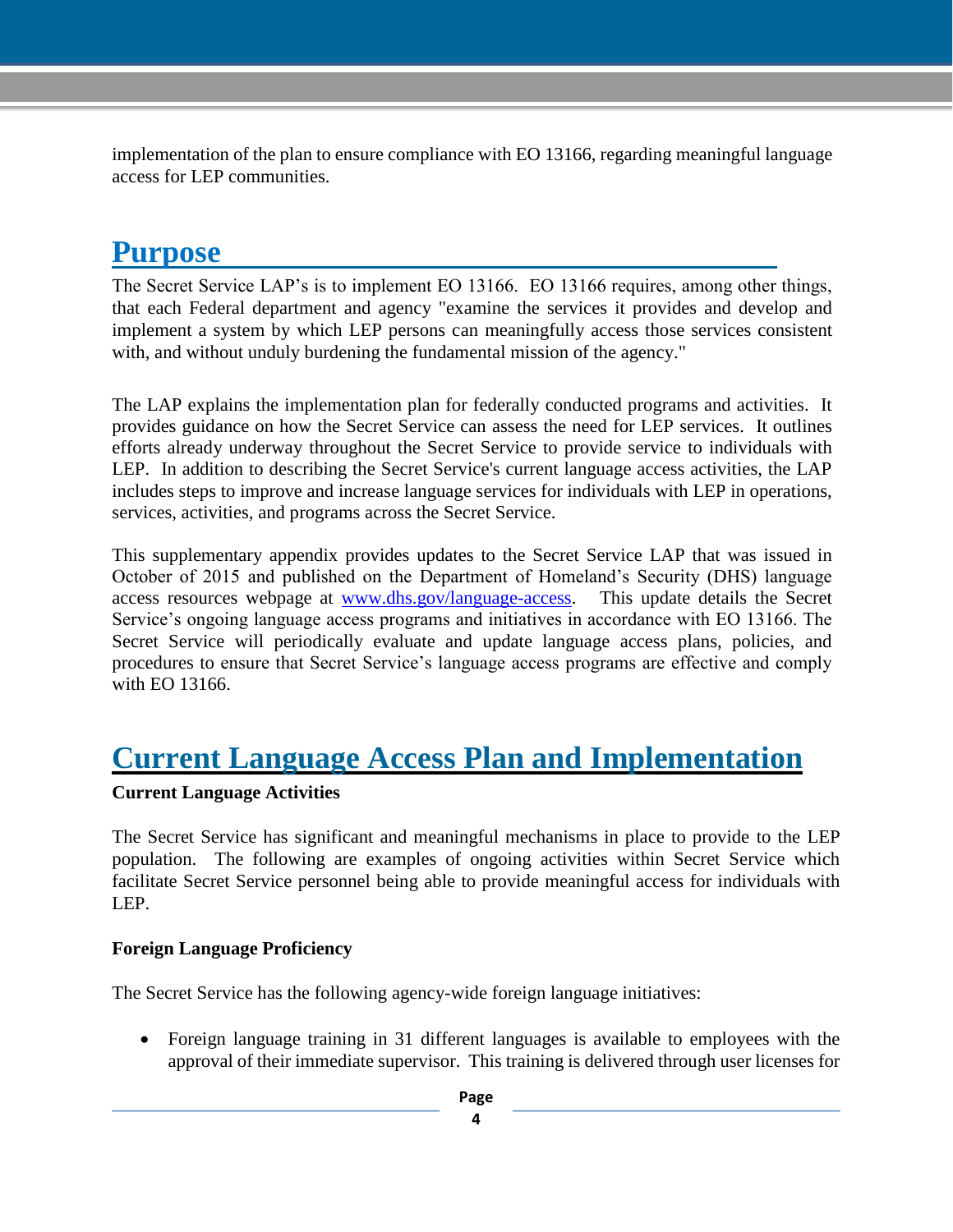the commercial-off-the-shelf (COTS) language training programs that are available on-line 24 hours per day, 7 days a week.

 Foreign language cash awards are paid to law enforcement employees who possess and make substantial use of foreign language in the performance of their official duties. These payments are authorized by 5 U.S.C. § 4523. The actual payment will depend on the availability of funds.

#### **Additional LEP Resources:**

- The Rowley Training Center (RTC) maintains a list of Secret Service employees with assessed verbal foreign language proficiency that may be utilized by field components for communication with LEP individuals.
- The Secret Service has a language services contract for an array of technical and professional services including translation, interpretation, and transcription. This contract provides the Secret Service with the capability to quickly provide support to field operations requiring language services, such as interviewing subjects or translating seized documents and electronic media.
- The Secret Service provides key documents in multiple languages. For example, counterfeit awareness documents are published in 27 languages.

## <span id="page-4-0"></span>**Procedures for Accessing Language Services**

#### **Investigative Support Division (ISD) - Language Interpretation and Translation Services**

ISD coordinates a language services program that provides assistance to investigators for translation and interpretation of foreign languages. These services include translation or transcription of audio recordings and written documents and interpretation services for interviews of non-English speaking individuals. To request language services, requesters should first contact the ISD Duty Desk via e-mail (isddutydesk@usss.dhs.gov) or phone (202-406-5773).

#### **Uniformed Division (UDO) - Language Access Plan Procedures/Protocols**

UDO personnel often come into contact with, and need to communicate with, members of the public with LEP. To assist them in this UDO is taking several steps, including, for example: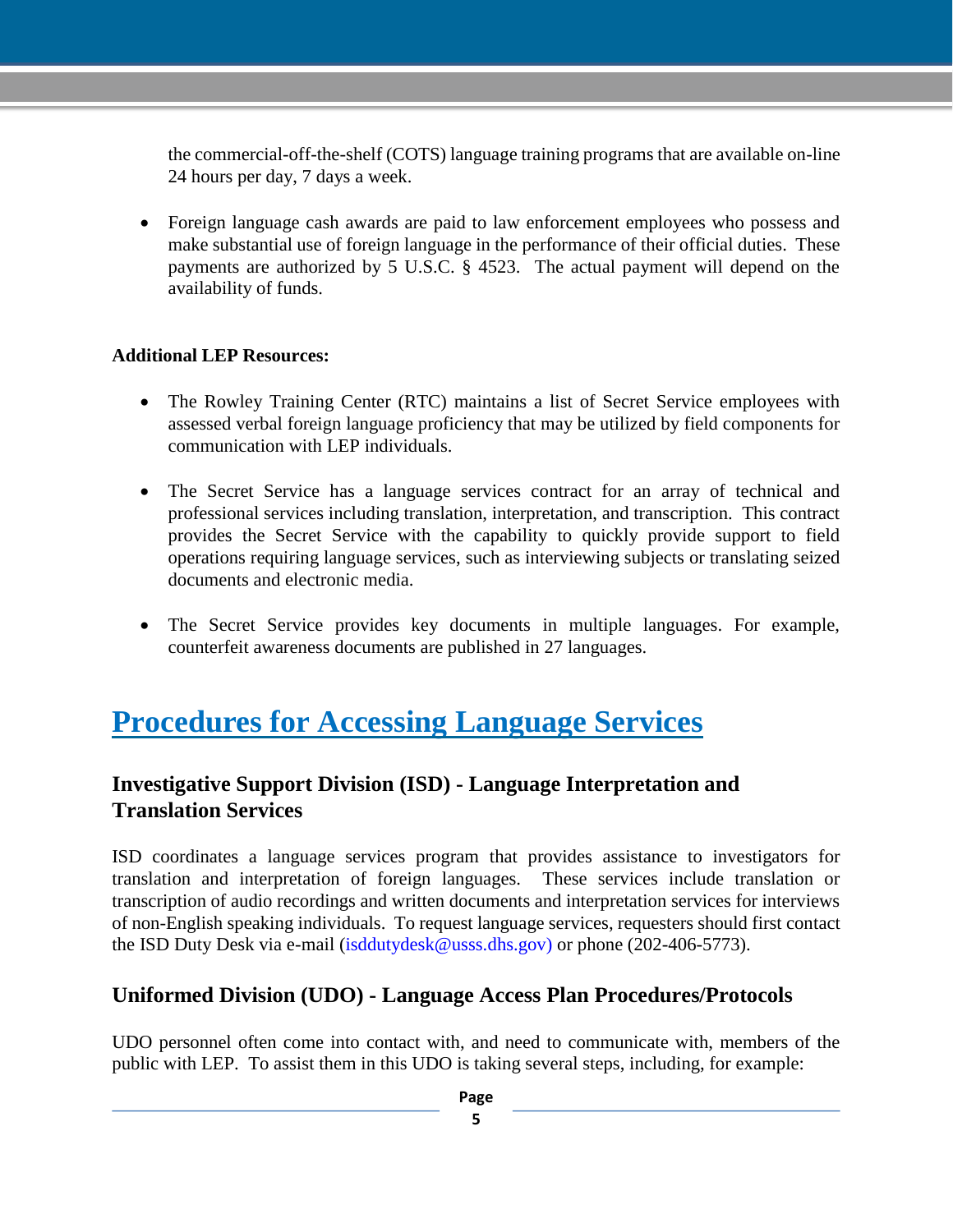- Advising UDO personnel of the "I Speak" .pdf that is located on their Secret Service-issued iPhone;
- Educating UDO personnel on the protocols of requesting translators; and
- Posting materials from DHS on the "I Speak" and LEP programs in roll call rooms to further reinforce the information to UDO personnel.

## <span id="page-5-0"></span>**Language Access Plan and Evaluation and Update**

#### **Language access priorities for FY 2020 and FY 2021**

The Secret Service will continue applying the Language Access Plan to all Secret Service offices and divisions that interact with members of the public via any medium, including, but not limited to, websites, email, phone, and in-person contact. From FY 2020 to FY 2021, the Secret Service has obtained 1,500 copies of "I Speak" booklets and 50 LEP posters from DHS-CRCL and disseminated them to appropriate field offices and divisions. In addition, the Secret Service has created an electronic link to the "I Speak" digital booklet in employees' work phone. Secret Service also has maintained a webpage link on the Secret Service's intranet for law enforcement personnel to use. LAP information and resources will be included in training to members of law enforcement personnel who interact with the general public and individuals with LEP.

#### **Language Access Working Group**

The Secret Service Language Access Working Group (Working Group) provides continuous assessment of foreign language requirements, capabilities, and accessibilities across the Secret Service, and makes recommendations on the management of foreign language services. Among other things, the Working Group will develop proposed agency-wide standards for ensuring quality of language services, serve as a clearinghouse of best practices and opportunities for leveraging resources across the Secret Service, and research and disseminate information on existing language technologies and the appropriate use of these technologies.

Members are comprised of a representative from each of the following Offices: Equity, Diversity and Inclusion Program (EDI); Office of the Chief Information Officer (CIO); Office of Protective Operations (OPO); Office of Investigations (INV); Office of Human Resources (HUM) Performance Management and Employee Relations Division (PRF); Office of Training (TNG); Rowley Training Center (RTC); Communication and Media Relations (CMR); and Office of the Chief Counsel (LEG).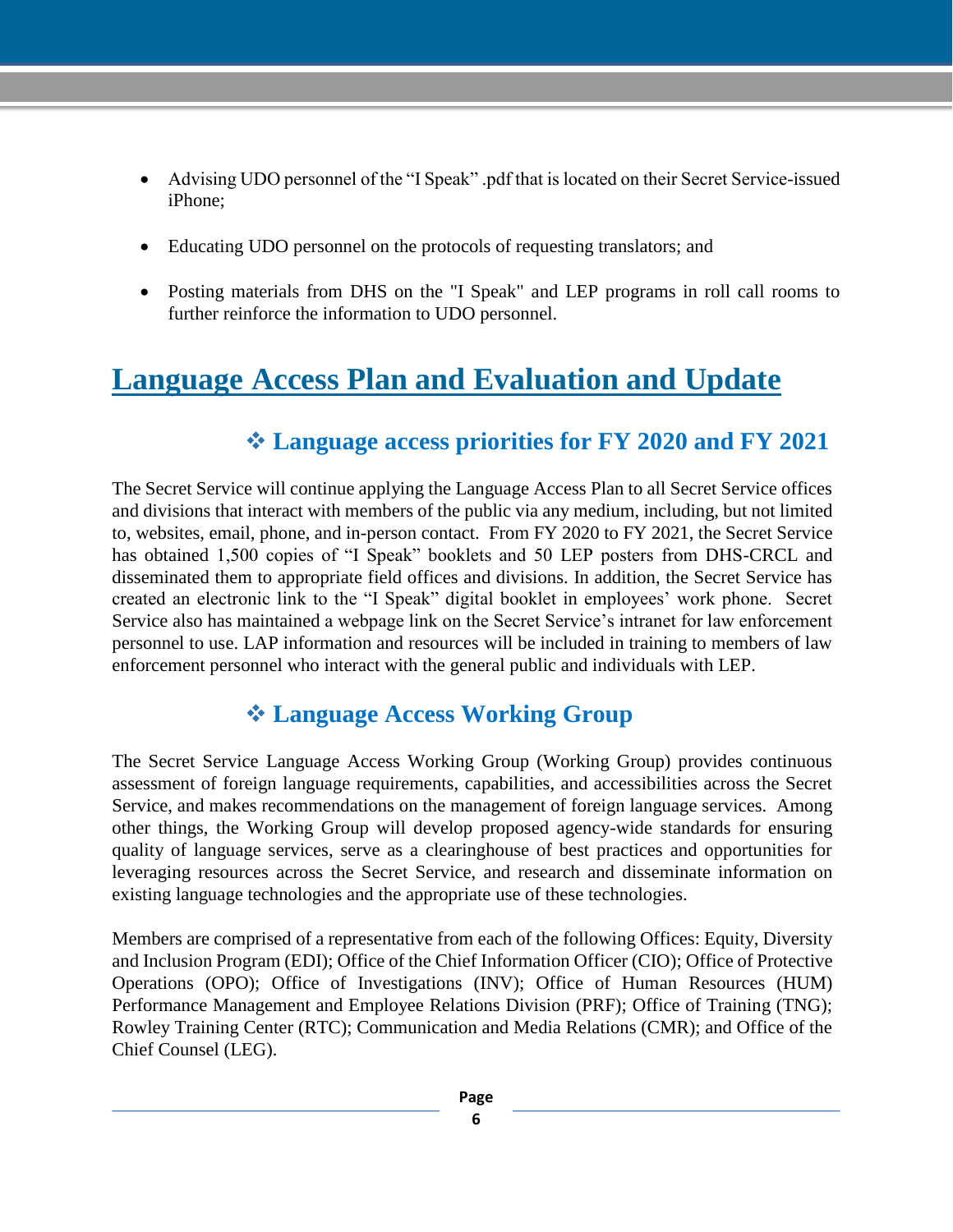#### **Roles and Responsibilities of the Working Group**

The Working Group is responsible for providing guidance on developing policy and providing oversight to the delivery of language services program by:

- Providing a forum for communication and coordination of language services programs;
- Making policy recommendations; and
- Coordinating the development of measurements related to the delivery of language services.

The Working Group meets on an as-needed basis to address current or developing issues related to execution of the language service programs.

*EDI:* Responsible for providing guidance and oversight for implementing the provisions of EO 13166 and this LAP.

To ensure consistency and accountability across the agency, the EDI office will:

- Chair the Working Group to coordinate efforts to implement the provisions of the Secret Service Language Access Plan;
- Serve as the Secret Service official representative and work with Secret Service leadership or their designated representative(s) to assess the extent to which existing foreign language programs and activities within the Secret Service address foreign language needs and make recommendations;
- Monitor and coordinate Secret Service language access activities;
- Provide ongoing technical assistance in the development of the LAP;
- Track and develop annual statistical reports of complaints filed under this policy; and
- Support efforts to train managerial and front-line employees on language access responsibilities and protocols.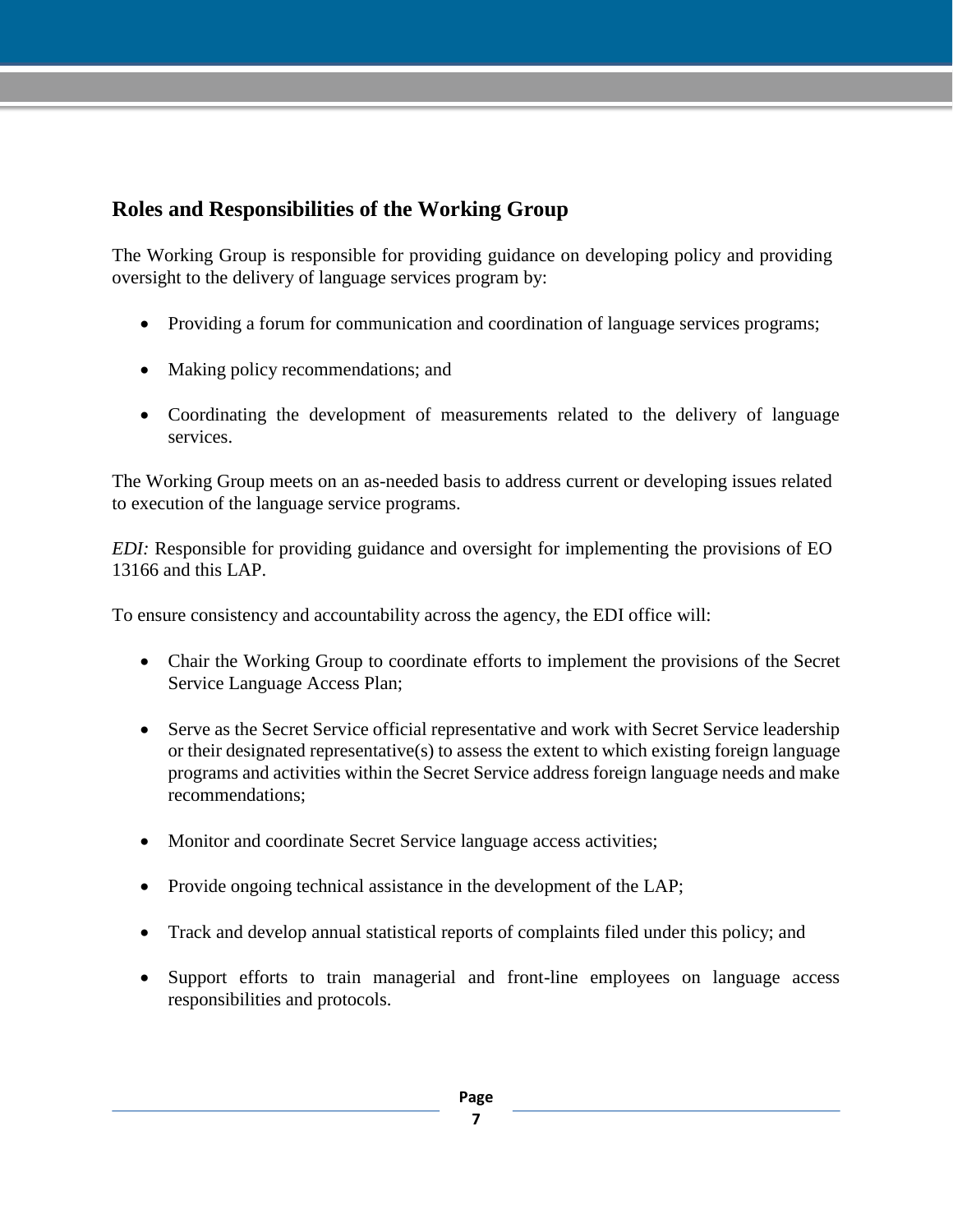*CIO:* Develops a system to incorporate RTC's foreign language roster database into the Secret Service Enterprise Personnel System (ePerson). The system will search, track, and generate reports for the usage of foreign languages.

*RTC:* Supports the Language Access Plan by administering the language aptitude test and facilitating the foreign language oral proficiency test. RTC maintains a roster of employees who are proficient in a foreign language.

*PRF*: Uses the proficiency test scores maintained by RTC to process foreign language cash awards for law enforcement members.

*Office of Investigations (INV) - Investigative Support Division (ISD):* Coordinates the foreign language assistance program. ISD and INV determine the continued need for foreign language services based on the effectiveness of this program and the frequency of its use. ISD and INV monitor all foreign language service requests.

*OPO*: Advocates for the needs of special agents and Uniformed Division personnel who interact with the public, including individuals with LEP, in the course of their duties; and implements those aspects of the LAP that are relevant to OPO personnel in all protective divisions.

## **Evaluation Tools and Mechanisms**

The Secret Service Language Access Working Group monitors and periodically evaluates the Secret Service LAP and related policies and procedures, at a minimum of once every two years. In addition, the Working Group gathers information to monitor performance, quality assurance, and internal review processes.

Supervisors in the field offices or divisions are responsible for certifying the total hours of foreign language usage reported and verifying the performance appraisal and oral proficiency rating information provided by an employee, who has taken the required testing and met the language proficiency requirements. Supervisors then submit employees' language performance records to PRF for award recognitions.

The Secret Service periodically reviews the foreign language roster and monitors language award data to ensure it retains qualified foreign language-skilled employees to support and fulfill language access requirements. RTC administers foreign language tests to assess employees' foreign language proficiency. PRF will continue monitoring to ensure that adequate funding is secured for such awards.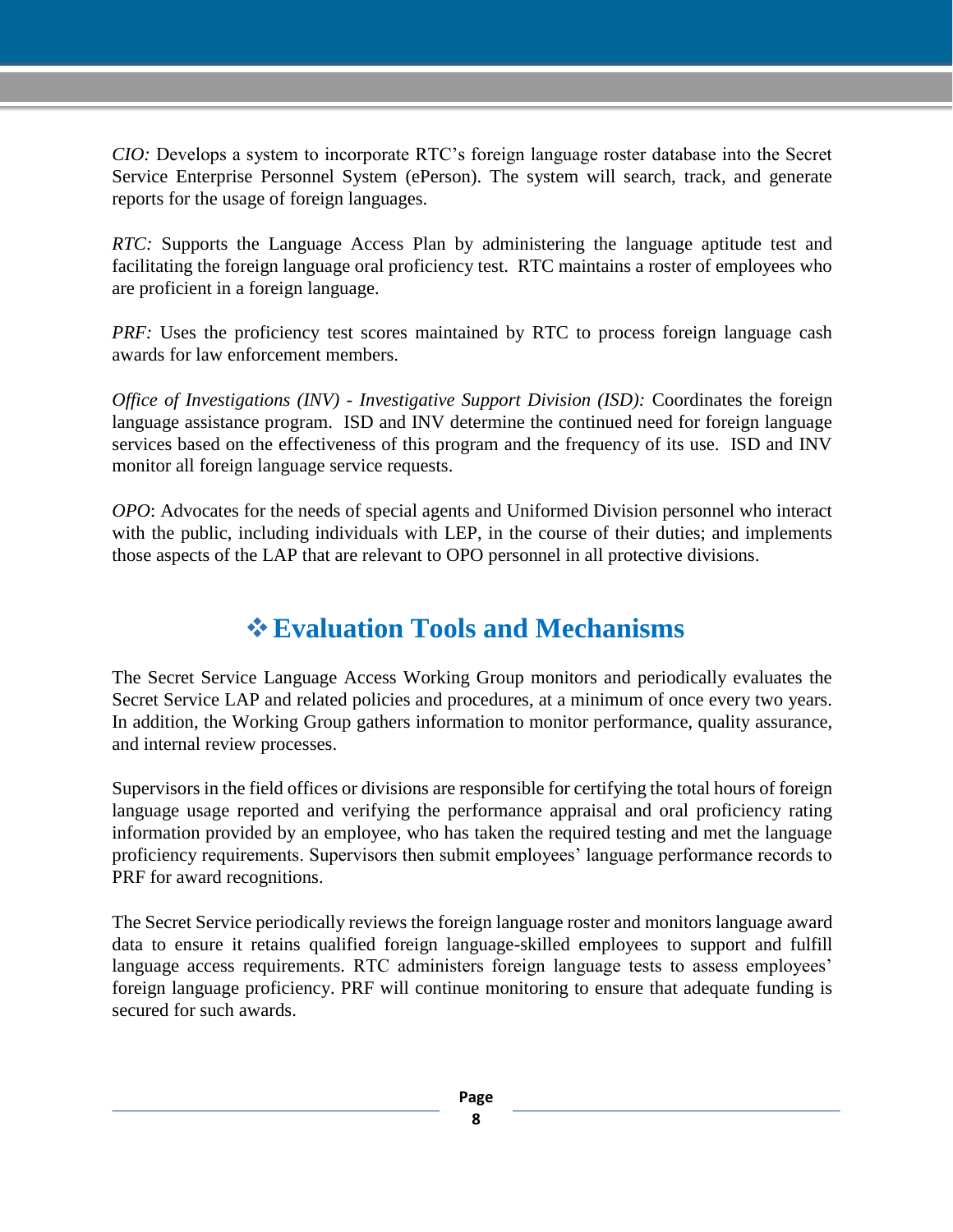

As of January 13, 2020, there are 203 employees who have been tested and determined to be proficient in a foreign language. Cumulatively, Secret Service employees have demonstrated proficiency in 21 languages (see chart above). Of these, the top five most represented languages are Spanish, Italian, Russian, French, and Portuguese.

## **Demographic Assessments**

From FY 2010 through FY 2018, based on the foreign language cash awards data, Secret Service employees used 16 different foreign languages as part of their official responsibilities.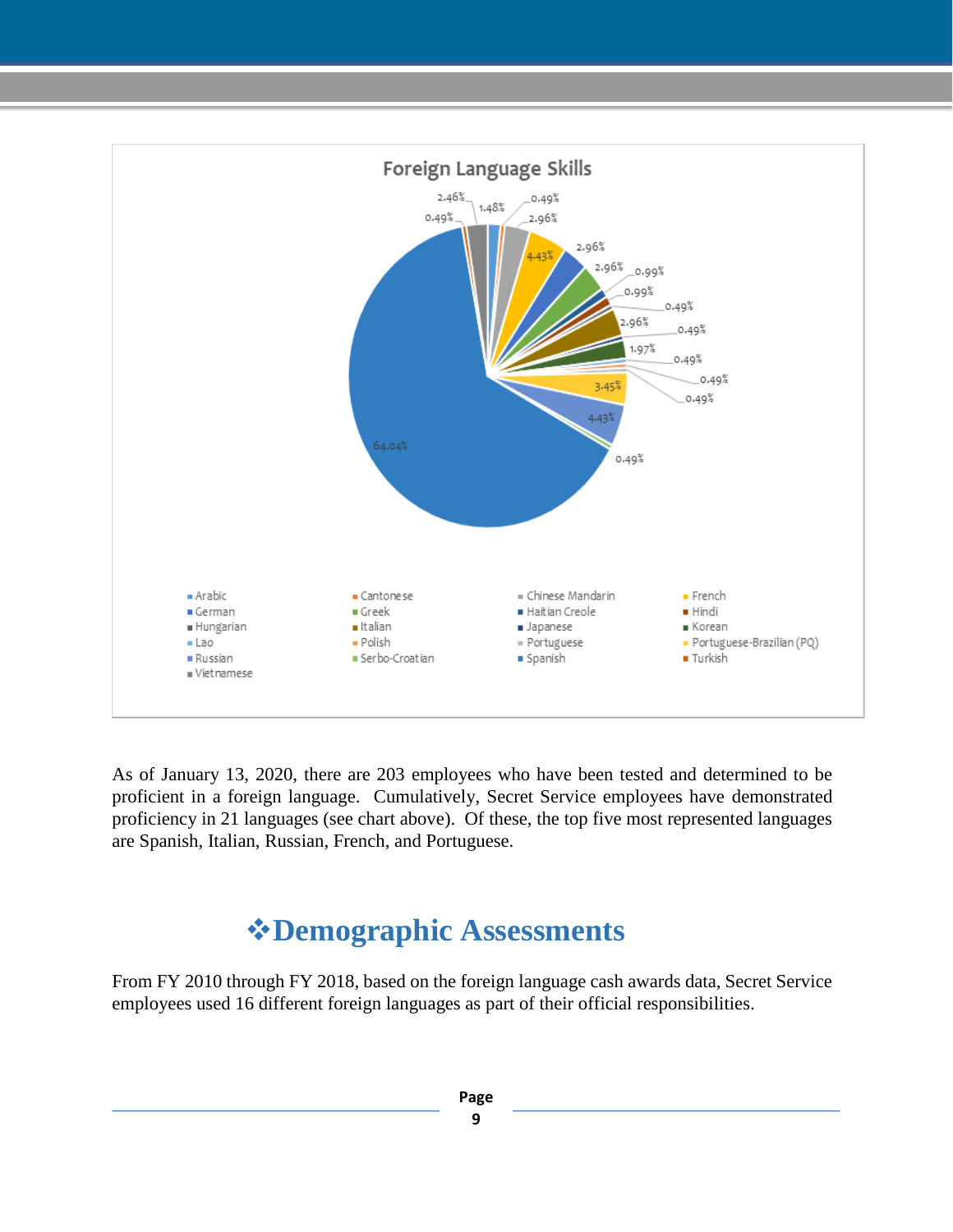As of August 2019, the top five foreign languages for which bonuses were awarded are as follows:

- 1. Spanish
- 2. Italian
- 3. Russian
- 4. French
- 5. Portuguese



CIO has developed new language tracking features in the Secret Service's ePerson system. The system will track the usage of foreign languages and generate reports.

## **New Technologies**

In FY 2018, the Secret Service issued new cellular phones to law enforcement personnel and most of its employees in the workforce. To strengthen language access efforts for LEP populations, on November 15, 2018, the Secret Service created a digital link to the "I Speak" electronic